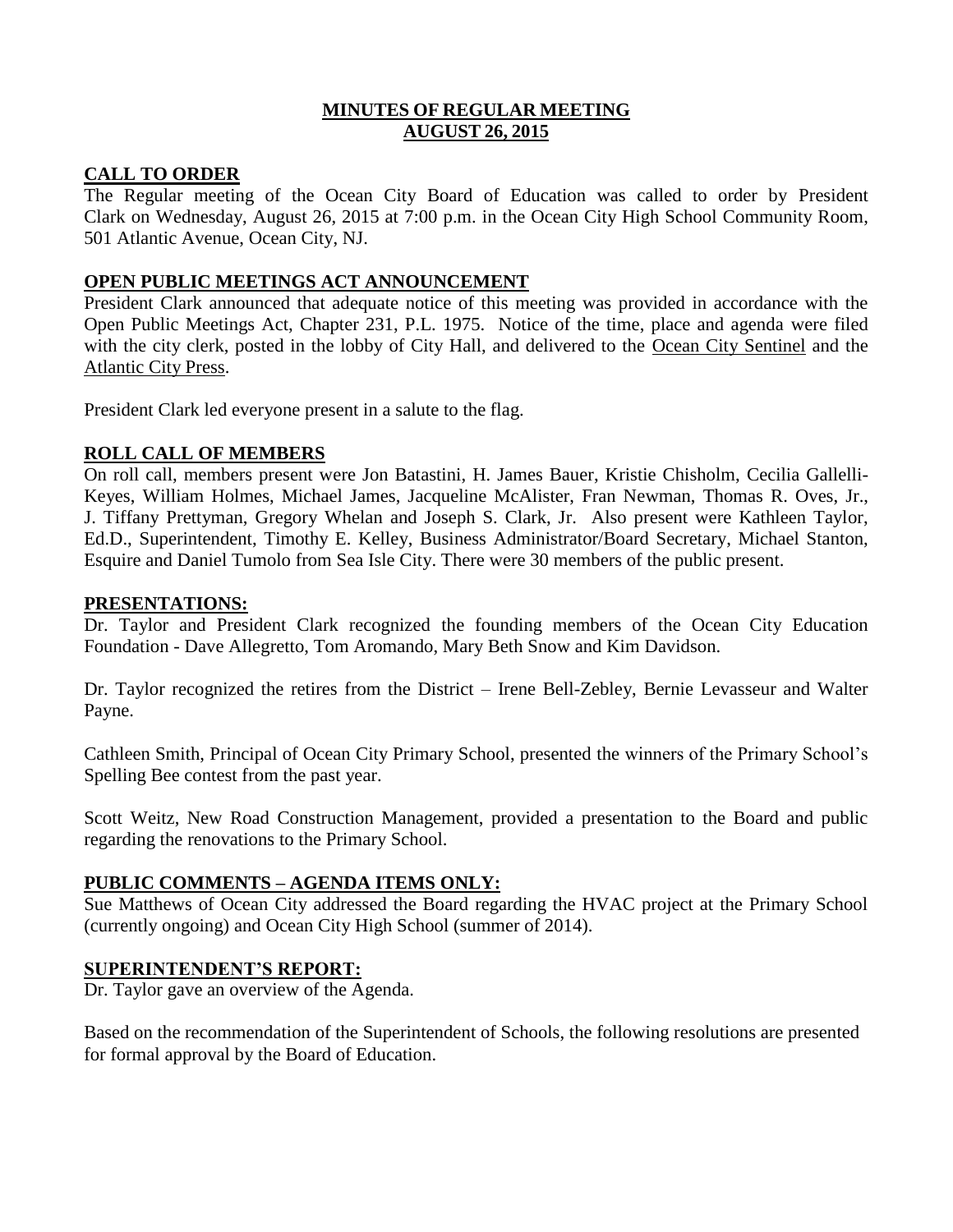## *Motion by Mr. Bauer, seconded by Ms. Gallelli-Keyes, and carried unanimously, the Board of Education approved the following Superintendent's recommendations by "roll call vote."*

# **1. Buildings and Grounds**

A. Use of Facilities

The Board approves the following request for the use of the High School:

| Requested By:<br>Use:                             | Prime Events/Ocean City PBA<br><b>Basketball Games</b>                                               |  |  |
|---------------------------------------------------|------------------------------------------------------------------------------------------------------|--|--|
| Dates/Times:                                      | December 19, 2015 (Sat), 10:30AM-12:00PM – set up<br>December 20, 2015 (Sun), 12:00PM-8:30PM – event |  |  |
| Rooms:                                            | Community Room, Wrestling Room, Main Gym and Auxiliary Gym and<br><b>Locker Rooms</b>                |  |  |
| Fee:                                              | \$1,545.00                                                                                           |  |  |
| Requested By:                                     | Ocean City PTA                                                                                       |  |  |
| Use:                                              | <b>Spring Carnival</b>                                                                               |  |  |
| Dates/Times:                                      | March 4, 2016 (Fri), 5:00PM-9:00PM – set up                                                          |  |  |
|                                                   | March 5, 2016 (Sat), 10:00AM-2:00PM – event                                                          |  |  |
|                                                   | March 11, 2016* (Fri), 5:00PM-9:00PM – set up                                                        |  |  |
|                                                   | March 12, 2016* (Sat), 10:00AM-2:00PM – event<br>*alternate dates                                    |  |  |
| Rooms:                                            | Wrestling Room, Main Gym, Auxiliary Gym and Kitchen                                                  |  |  |
| Fee:                                              | No charge                                                                                            |  |  |
|                                                   |                                                                                                      |  |  |
| Requested By:                                     | Ocean City PTA                                                                                       |  |  |
| Use:                                              | <b>District Appreciation Luncheon</b>                                                                |  |  |
| Date/Times:                                       | April 19, 2016 (Tues), 12:00PM-1:30PM with set up 11:00AM-12:00PM                                    |  |  |
| Rooms:                                            | Community Room and Room A107                                                                         |  |  |
| Fee:                                              | No charge                                                                                            |  |  |
|                                                   |                                                                                                      |  |  |
| <b>Informational Items</b>                        |                                                                                                      |  |  |
| Fire Drills                                       |                                                                                                      |  |  |
| Ocean City High School                            | July 23, 2015                                                                                        |  |  |
|                                                   | Ocean City Intermediate School July 23, 2015                                                         |  |  |
| <b>Ocean City Primary School</b><br>July 23, 2015 |                                                                                                      |  |  |
| <b>Security Drills</b>                            |                                                                                                      |  |  |
| Ocean City High School<br>July 15, 2015           |                                                                                                      |  |  |
|                                                   | Ocean City Intermediate School July 31, 2015                                                         |  |  |
| Ocean City Primary School                         | July 15, 2015                                                                                        |  |  |
|                                                   | Buildings and Grounds Committee Report - Mr. Oves, Chairperson                                       |  |  |

Mr. Oves gave a report of the Committee meeting.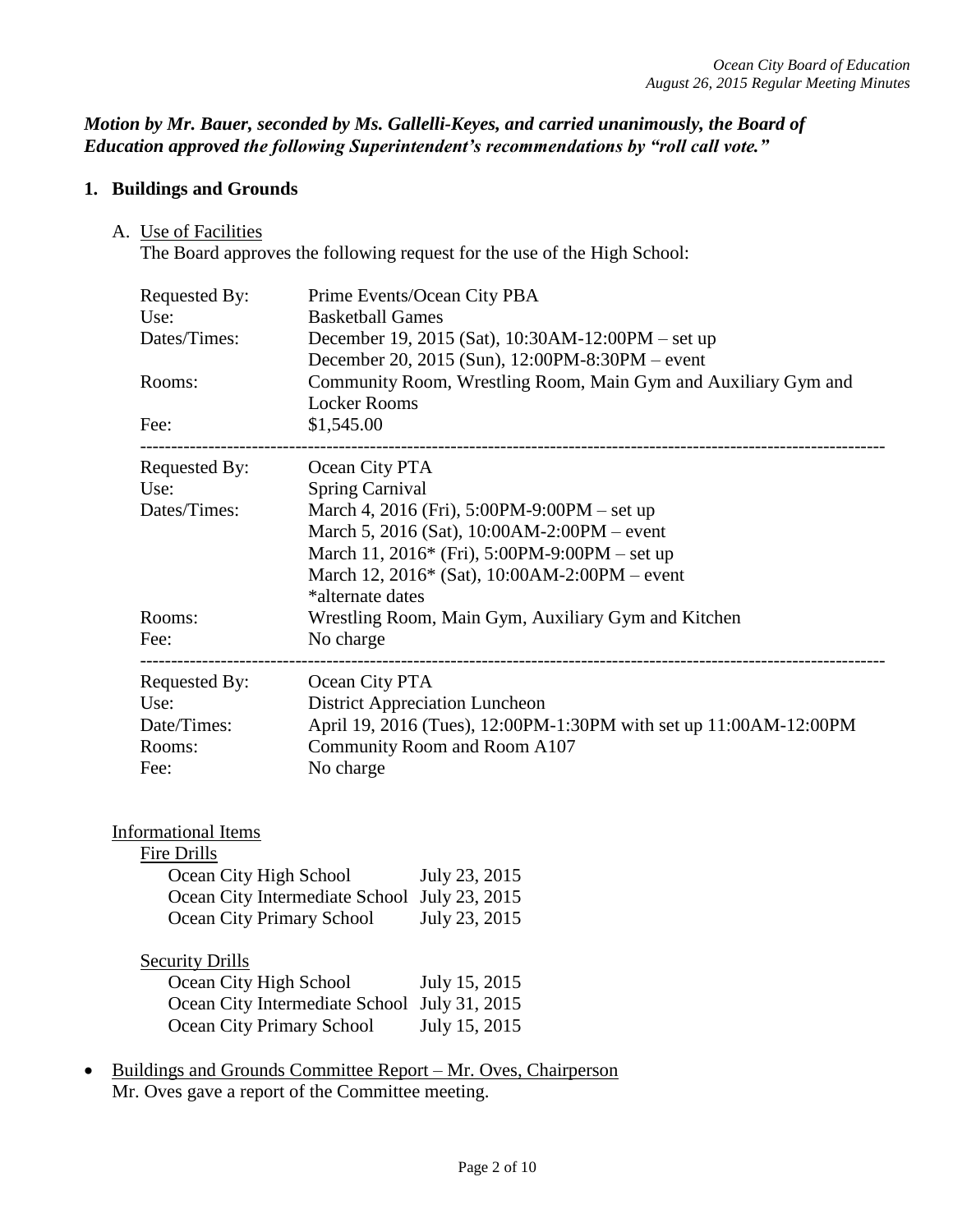## **2. Curriculum and Student Affairs**

- A. 2015-16 School Calendar (Attachment #2.A) The Board approves the revised 2015-16 School Calendar.
- B. High School Field Trip Request The Board approves the attached High School Field Trip list.
- Curriculum and Student Affairs Committee Report Mrs. McAlister, Chairperson Mrs. McAlister gave a report of the Committee meeting.

## **3. Finance**

- A. Bill List (Attachment #3.A) The Board approves payment of bills for August 2015 in the amount of \$4,410,437.00.
- B. Secretary and Treasurer Reports (Attachment #3.B) The Board approves the Board Secretary's Monthly Financial Report and the Treasurer of School Funds' Report for June 2015.
- C. Line Item Transfers (Attachment #3.C) The Board approves the revenue and appropriation transfers for June 2015. The Board also acknowledges receipt of the State of NJ mandated transfer reconciliation form for June 2015.
- D. Travel & Expense Reimbursement (Attachment #3.D) The Board approves the August 2015 list of Board of Education Members and School District Staff travel and related expense reimbursements.
- E. Resolution Authorizing Award of Educational Data Services Cooperative Bid (Attachment #3.E) The Board accepts the Educational Data Services' bids received by the Glen Rock School District for the NJ Cooperative Bid members and awards the Ocean City School District portions to the low bidders as identified on the attached.
- F. Pool Contract (Attachment #3.F) The Board approves the contract with the City of Ocean City for the use of the Ocean City Aquatic Center pool effective September 15, 2016 through June 10, 2016 in the amount of \$17,200.
- G. Acceptance of Nonpublic Textbook Aid The Board accepts Nonpublic Textbook Aid for Westminster Christian Academy for the 2015-16 school year in the amount of \$3,483.
- H. Acceptance of Nonpublic Technology Aid The Board accepts Nonpublic Technology Aid for Westminster Christian Academy for the 2015-16 school year in the amount of \$1,586.
- I. Athletic Department Change Fund The Board approves the Athletic Department change fund in the amount of \$600.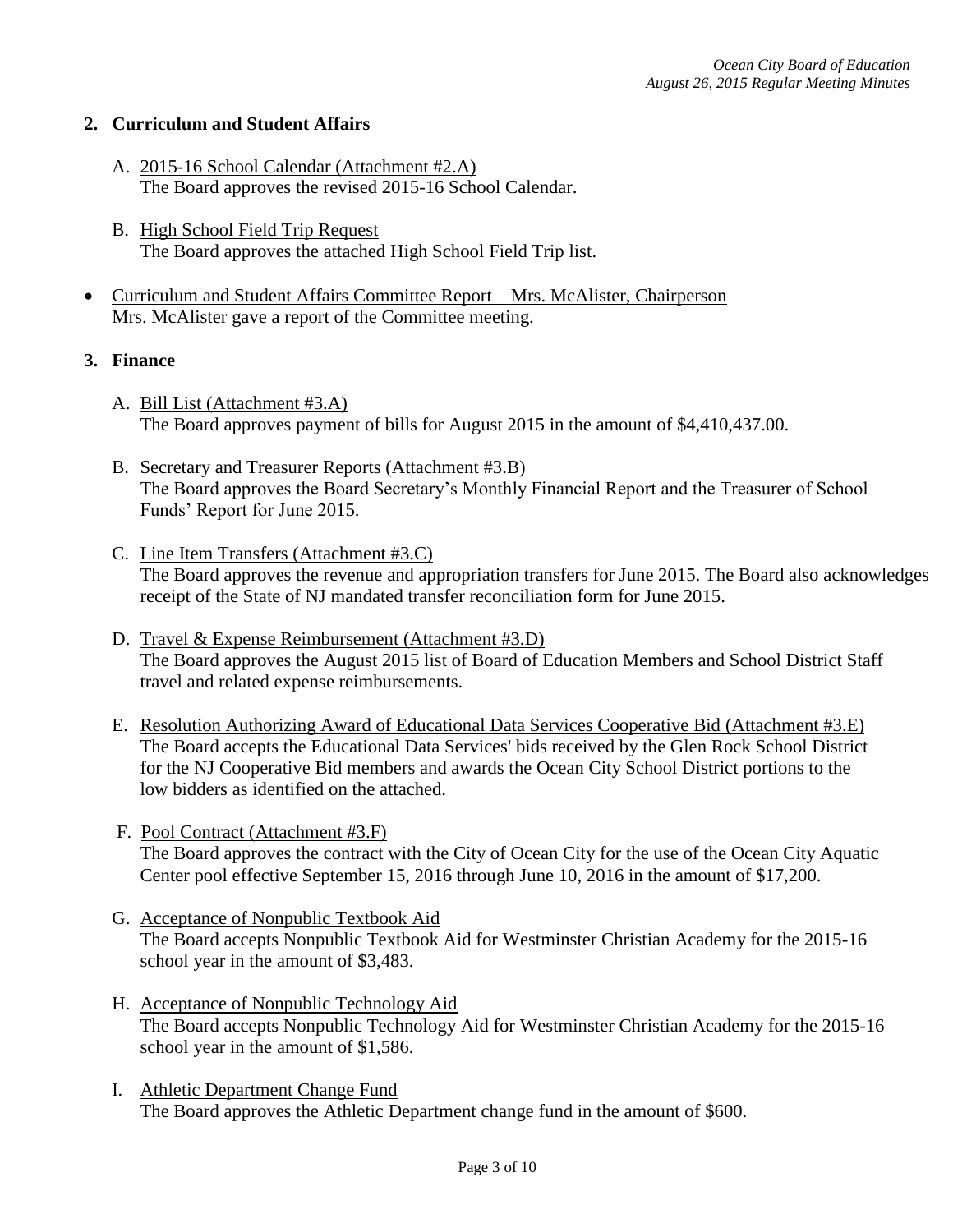J. Bid Award - Articulating Boom Lift

The Ocean City Board of Education awards a bid for the purchase of an articulating boom lift to be used throughout the district to United Rentals (North America), Inc., 740 West Delilah Road, Pleasantville, NJ 08232 at a cost of \$59,850. The following bids were received:

| <b>Bidder</b>         | <b>Base Bid</b> | <b>Notes</b>                           |
|-----------------------|-----------------|----------------------------------------|
| <b>United Rentals</b> | \$59,850        |                                        |
| North America         |                 |                                        |
| Eastern Lift Truck    | \$39,500        | Nonresponsive bid. The proposed        |
| Co., Inc.             |                 | equipment submitted did not meet the   |
|                       |                 | requirements of the bid specification. |

K. Disposal of obsolete and non-functioning equipment The Board approves the disposal/recycling of the following obsolete and non-functioning technology equipment:

| <b>Quantity</b> | <b>Description</b>                                                                                     |
|-----------------|--------------------------------------------------------------------------------------------------------|
| 200             | Dell Systems - Optiplex GX745; Optiplex 330; Optiplex 360; Dell Precision<br>T3400; Dell Latitude D600 |
| 60              | LCD monitors $17$ "; non-functioning                                                                   |
| $\overline{7}$  | Net TV - 34" CRT monitors                                                                              |
|                 | Cisco switches                                                                                         |
|                 | Core switch                                                                                            |

- L. Payment Application #1 to 3R Painting and Contracting Corp. (Attachment #3.L) The Board approves Payment Application #1 in the amount of \$34,580.00 to 3R Painting and Contracting Corporation for the High School Dome Refinishing Project as certified by the Board Engineer.
- M. Donation

The Board accepts a donation of 250 TI84 Plus calculators from the Sea Isle City Board of Education. The value of the donation is \$26,247.50.

- **4. Personnel** (All motions are upon Superintendent's recommendation:)
	- A. Substitutes (Attachment #4.A)

The Board approves the attached criminal history approved/HIB trained substitutes for the 2015-16 school year.

B. New Employment – District Supportive Staff The Board approves Ralph Hill, Special Education Aide, effective September 1, 2015 through June 30, 2016, at step 1, \$20,049\*.

\*pending negotiations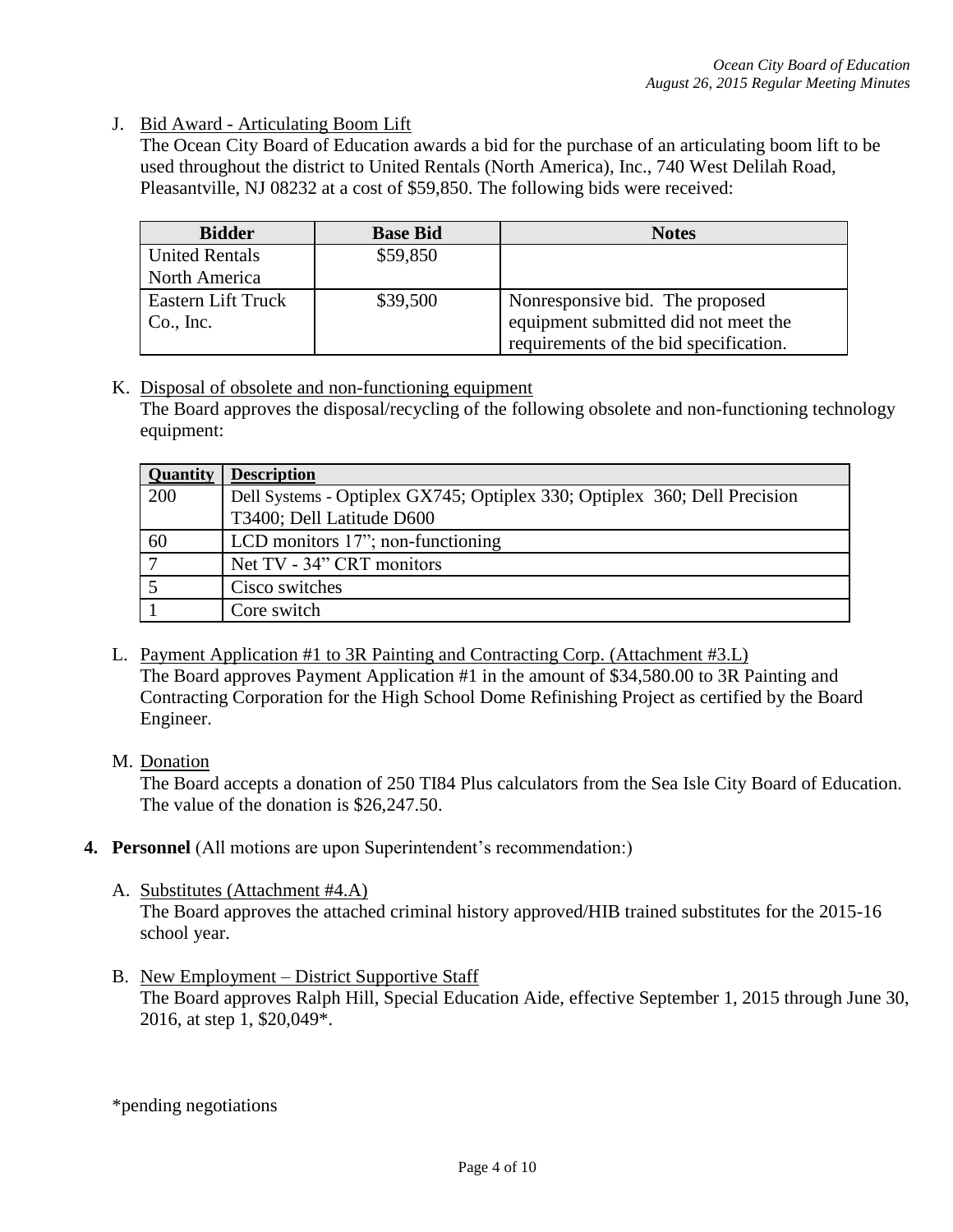- C. New Employment District Supportive Staff The Board approves Ryan Clark, Special Education Aide, effective September 1, 2015 through June 30, 2016, at step 1, \$20,049\*. Position funded by IDEA Basic FY16.
- D. Resignation Supportive Staff The Board accepts the resignation of Kathleen Gallagher, part-time Food Service Worker, effective September 1, 2015.
- E. Salary Revision District Supportive Staff The Board approves Ashley Evans, Special Education Aide, a revised salary of \$20,049\* to reflect a change in hours from 6.5 to 7 hours per day.
- F. High School Coaches, Volunteers and Stipends (Attachment #4.F) The Board approves the attached High School coaches, volunteers and stipends for the 2015-16 school year.
- G. High School Extension Program Teacher and Stipend The Board approves Megan Brown, High School Extension Program, Teacher of Mathematics for the 2015-16 school year at a stipend of \$30 per hour, not to exceed 7 hours per week.
- H. Short-Term Leave Replacement High School Certificated Staff The Board approves Thomas Ballezzi, short-term leave replacement Teacher of Mathematics, effective September 16, 2015 through October 28, 2015, at \$160 per diem.

\*pending negotiations

## Information Item

The members of the Safety Team (HIB) for the High School, Intermediate School and Primary School for the 2015-16 school year are as follows:

## High School

Heather Kelly, School Psychologist – Anti-Bullying Specialist Raymond Martin, Guidance Counselor – Alternate Anti-Bulling Specialist Margaret Corcoran, Guidance Counselor – Extension Program Liaison Dr. Wendy O'Neal, Assistant Principal Rosemary Millar, School Nurse Michael Pomatto, Teacher Catherine Kline, Teacher

## Intermediate School

Shannon Pruitt, Guidance Counselor - Anti-Bullying Specialist Dr. Vicki Scheetz, School Psychologist - Alternate Anti-Bullying Specialist Geoffrey Haines, Principal Curt Nath, Director of Academic Services Connie Meng, School Nurse Lauren Sacs, Student Assistance Coordinator Pamela Wilson, Learning Disabilities/Teacher Consultant Cholehna Weaver, Teacher Amber Wira, Teacher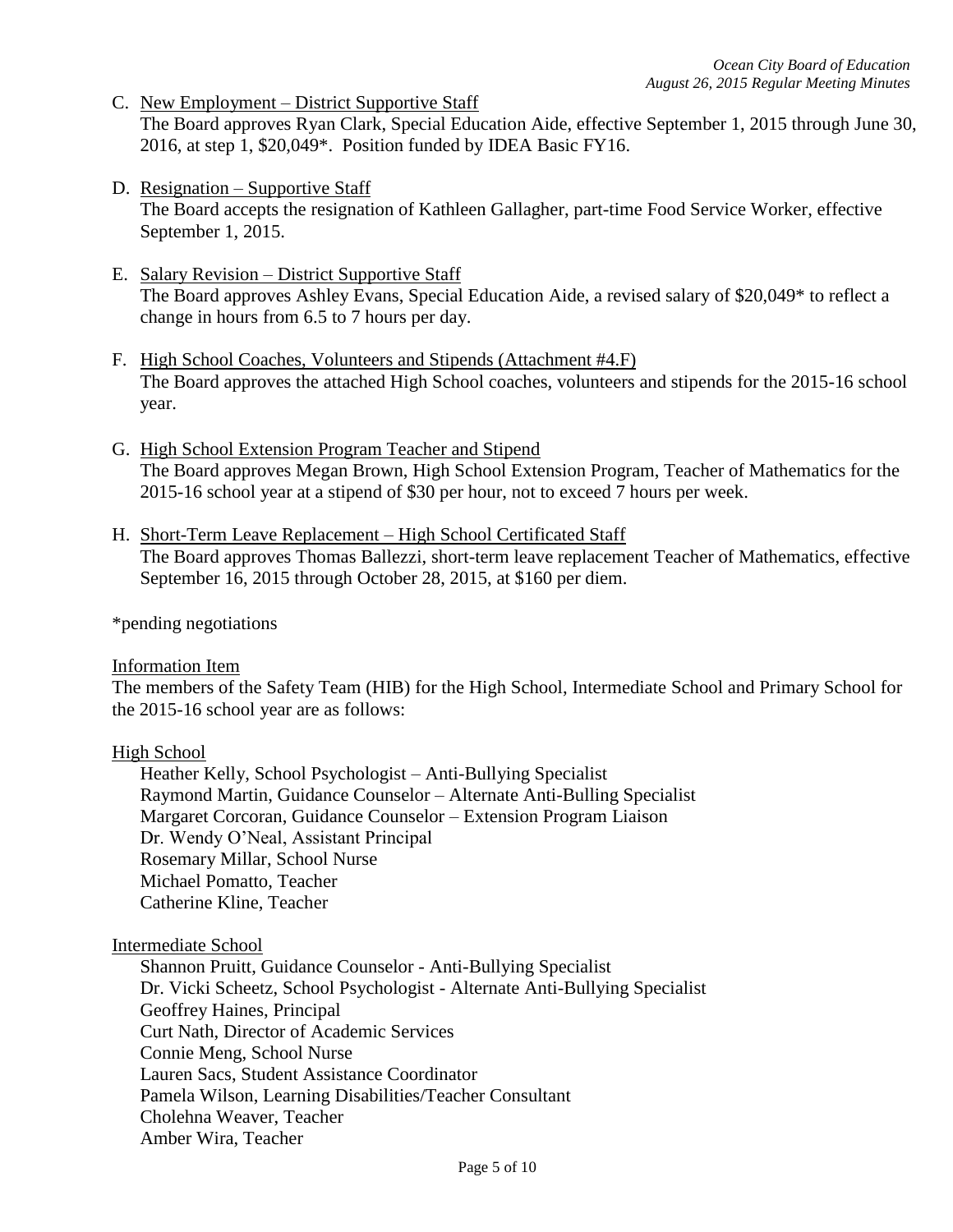## Primary School

Joel Dougan, Guidance Counselor/Anti-Bullying Specialist Stephanie Lancaster, Learning Disabilities/Teacher Consultant – Alternate Anti-Bullying Specialist Cathleen Smith, Principal William Boyle, Interim Director of Curriculum Dan Calhoun, Teacher Jennifer Gatto, Teacher Alice Wolf, School Nurse

Parent invitee members not identified for publication.

• Negotiations Committee Report – Mr. Bauer, Chairperson No report.

## **5. Policy:**

A. Policy –  $1<sup>st</sup>$  Reading

The Board approves the following replacements, additions and or deletions to the Board Policy and/or Regulation Manuals.

- New Policy 9701 Scholarships & Recipient Selection
- Revised Policies
	- 5330 Administration of Medication
	- 5339 Screening for Dyslexia
	- 8540 School Nutrition Programs
- Delete Regulation 8540 Free and Reduced Rate Meals
- Annual Adoption of Policy 2415.04A 2415.04A Title I/School Level-Parent Involvement – Ocean City Primary School
- Policy Committee Report Ms. Gallelli-Keyes, Chairperson Ms. Gallelli-Keyes stated the next meeting will be on September 14 at 6:45 p.m.

## **6. Public Relations**

• Public Relations Committee Report - Jon Batastini, Chairperson Mr. Batastini gave a report of the Committee meeting.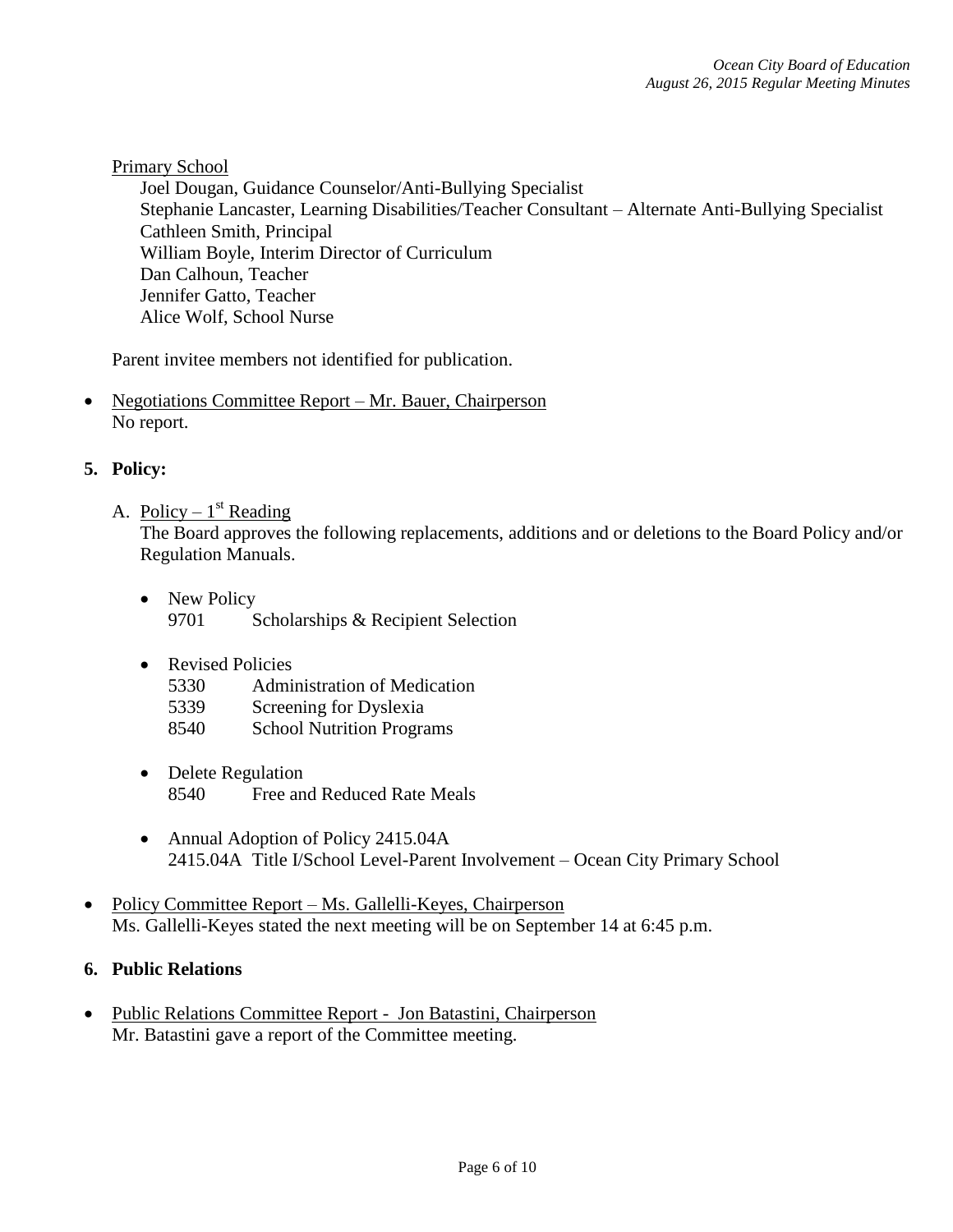*Motion by Mr. Bauer, seconded by Ms. Gallelli-Keyes, and carried unanimously, the Board of Education (Ocean City Representatives) approved the following Superintendent's recommendations by "roll call vote."* 

# **1. Buildings and Grounds**

B. Use of Facilities **(Ocean City Representatives Only)**

The Board approves the following requests for the use of the Intermediate School and Primary School:

| <b>Intermediate School</b><br>Requested By: | South Jersey Sports League                                                                                                                                                                                                                                                                                                                                                                                                                                            |
|---------------------------------------------|-----------------------------------------------------------------------------------------------------------------------------------------------------------------------------------------------------------------------------------------------------------------------------------------------------------------------------------------------------------------------------------------------------------------------------------------------------------------------|
| Use:<br>Dates/Times:<br>Room:               | <b>Adult Dodgeball</b><br>September 29, 2015-December 8, 2015 (Tues), 7:00PM-9:00PM<br>Gym                                                                                                                                                                                                                                                                                                                                                                            |
| Fee:                                        | \$1,320.00<br>----------------------------------                                                                                                                                                                                                                                                                                                                                                                                                                      |
| Requested By:<br>Use:<br>Dates/Times:       | City of Ocean City<br><b>Adult Pick-Up Basketball Games</b><br>September 14, 2015-June 6, 2016* (Mon), 7:00PM-9:30PM<br>*not available when school is closed                                                                                                                                                                                                                                                                                                          |
| Room:<br>Fee:                               | Gym<br>No charge                                                                                                                                                                                                                                                                                                                                                                                                                                                      |
| Requested By:<br>Use:<br>Dates/Times:       | City of Ocean City<br>Adult Pick-Up Basketball Games<br>September 16, 2015-June 8, 2016* (Wed), 6:00PM-8:00PM<br>*not available when school is closed                                                                                                                                                                                                                                                                                                                 |
| Room:<br>Fee:                               | Gym<br>No charge                                                                                                                                                                                                                                                                                                                                                                                                                                                      |
| Requested By:<br>Use:<br>Dates/Times:       | Ocean City PTA<br>PTA General Public Meetings<br>2015: October 14 and December 2 (Wed), 9:30AM-10:30AM<br>2016: February 3, April 6 and June 1 (Wed), 9:30AM-10:30AM                                                                                                                                                                                                                                                                                                  |
| Room:<br>Fee:                               | Multi-Purpose Room<br>No charge                                                                                                                                                                                                                                                                                                                                                                                                                                       |
| Requested By:<br>Use/Dates/Rms:             | Ocean City PTA<br>Back to School Night: 9/21/15 (Mon), 7:00PM-8:00PM with set up 6:00PM-<br>7:00PM - Front Lobby<br>Family Movie Night: 9/25/15 (Fri), 6:00PM-9:00PM with set up 5:00PM-<br>6:00PM – Outside Basketball Courts<br>Book Fair set up: 10/23/15 (Fri), 1:00PM-3:00PM - Library<br>Book Fair: 10/26/15-10/30/15 (Mon-Fri), 8:00AM-2:00PM - Library<br>Dodgeball Tournament: 11/20/15 (Fri), 6:00PM-9:00PM with set up 4:30PM-<br>6:00PM – Gym and Kitchen |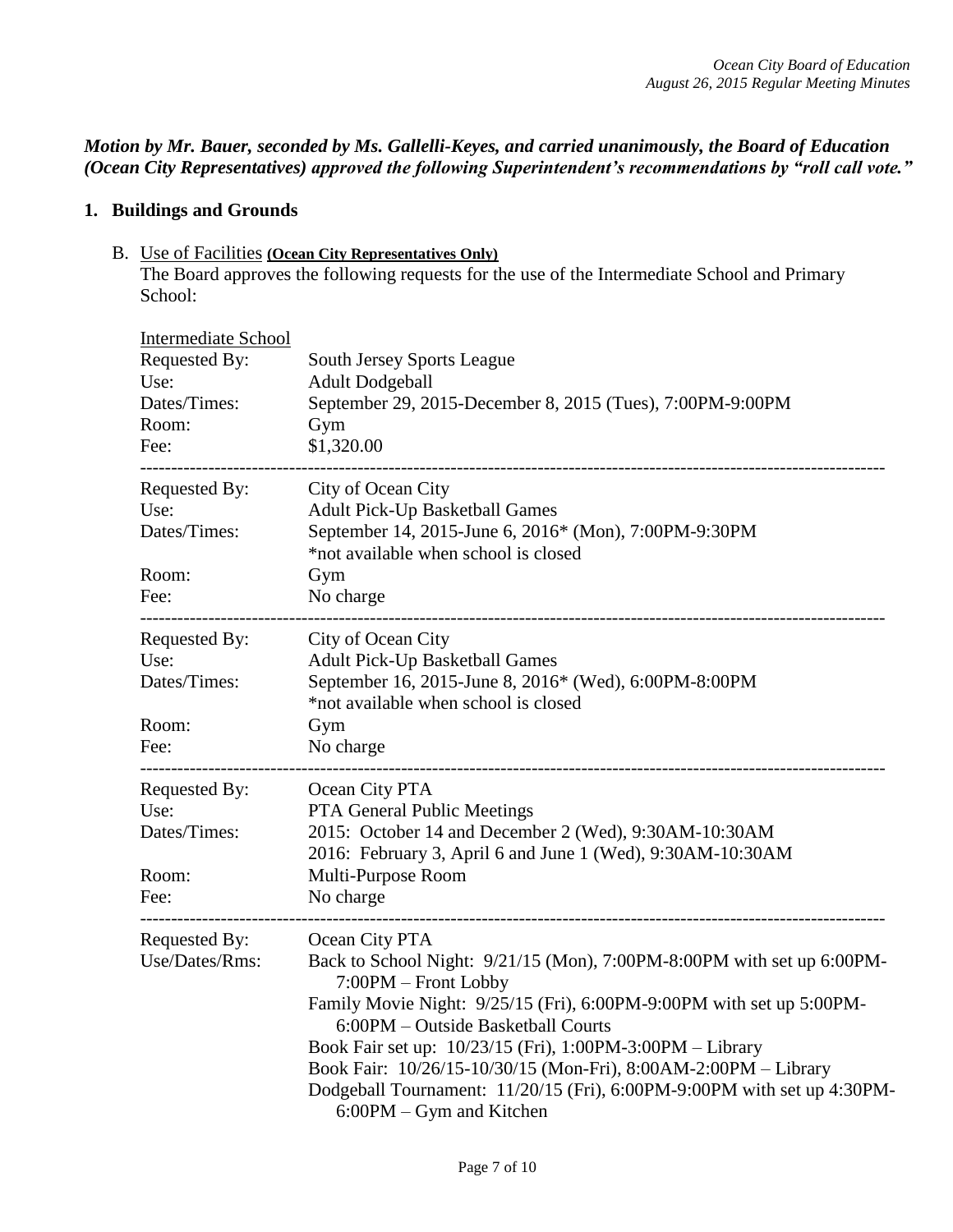|                                                                                 | Secret Santa Workshop set up: 12/16/15 (Wed), 9:00AM-2:00PM – Library<br>Secret Santa: 12/17/15 and 12/18/15 (Thurs & Fri), 8:30AM-1:30PM - Library<br>$7th$ & 8 <sup>th</sup> Grade Christmas Dance: 12/18/15 (Fri), 6:00PM-9:00PM with set up<br>1:00PM-5:00PM - Multi-Purpose Room and Kitchen<br>Daddy & Daughter/Mom & Son Dance: 1/29/16 (Fri), 6:00PM-9:00PM<br>with set up 1:00PM-4:00PM - Multi-Purpose Room/Cafeteria and Kitchen<br>Dodgeball Tournament: 2/26/16 (Fri), 6:00PM-9:00PM with set up 4:30PM -<br>6:00PM – Gym and Kitchen<br>Teacher Appreciation Luncheon: 4/27/16 (Wed), 10:00AM-1:00PM with set<br>up 8:30AM-10:00AM – Faculty Dining Room and Kitchen<br>Annual Hoagie Band Dinner Pick up: 5/17/16 (Tues), 3:00PM-3:30PM -<br>Kitchen |
|---------------------------------------------------------------------------------|---------------------------------------------------------------------------------------------------------------------------------------------------------------------------------------------------------------------------------------------------------------------------------------------------------------------------------------------------------------------------------------------------------------------------------------------------------------------------------------------------------------------------------------------------------------------------------------------------------------------------------------------------------------------------------------------------------------------------------------------------------------------|
| <b>Primary School</b><br>Requested By:<br>Use:<br>Dates/Times:<br>Room:<br>Fee: | Ocean City PTA<br><b>PTA General Public Meetings</b><br>Wednesdays: November 11, 2015, January 6, 2016, March 2, 2016 and<br>May 4, 2016, 9:30AM-10:30AM<br>Classroom 506<br>No charge                                                                                                                                                                                                                                                                                                                                                                                                                                                                                                                                                                              |
| Requested By:<br>Use:<br>Date/Times:<br>Room:<br>Fee:                           | Cub Scouts Pack 51<br><b>Information Table</b><br>September 24, 2015 (Thurs), 5:00PM-8:00PM<br>Hallway by Library<br>No charge                                                                                                                                                                                                                                                                                                                                                                                                                                                                                                                                                                                                                                      |
| Requested By:<br>Use:<br>Dates/Times:<br>Room:<br>Fee:                          | Cub Scouts Pack 51<br><b>Cub Scout Meetings</b><br>September 16, 2015-June 1, 2016 ( $1^{\text{st}}$ & $3^{\text{rd}}$ Wed of every month*),<br>3:00PM-5:00PM<br>*except no meetings on $11/4/15$ , $12/2/15$ , $4/6/16$ and $4/20/16$<br>Multi-Purpose Room<br>No charge                                                                                                                                                                                                                                                                                                                                                                                                                                                                                           |
| Requested by:<br>Use:<br>Dates/Times:<br>Room:<br>Fee:                          | Cub Scouts Pack 51<br>Pinewood Derby<br>February 5, 2016 (Fri), 5:00PM-8:00PM – set up<br>February 6, 2016 (Sat), 9:00AM-3:00PM – event<br>Multi-Purpose Room<br>No charge                                                                                                                                                                                                                                                                                                                                                                                                                                                                                                                                                                                          |
| Requested By:<br>Use/Dates/Rms:                                                 | Ocean City PTA<br>Open House: 9/3/15 (Thurs), 2:00PM-3:00pm - TBD<br>Room Coordinator Meeting: 9/23/15 (Wed), 3:15PM-3:45PM - Library<br>Back to School Night: 9/24/15 (Thurs), 7:00PM-8:00PM - with set up from<br>$6:00PM - 7:00PM - TBD$                                                                                                                                                                                                                                                                                                                                                                                                                                                                                                                         |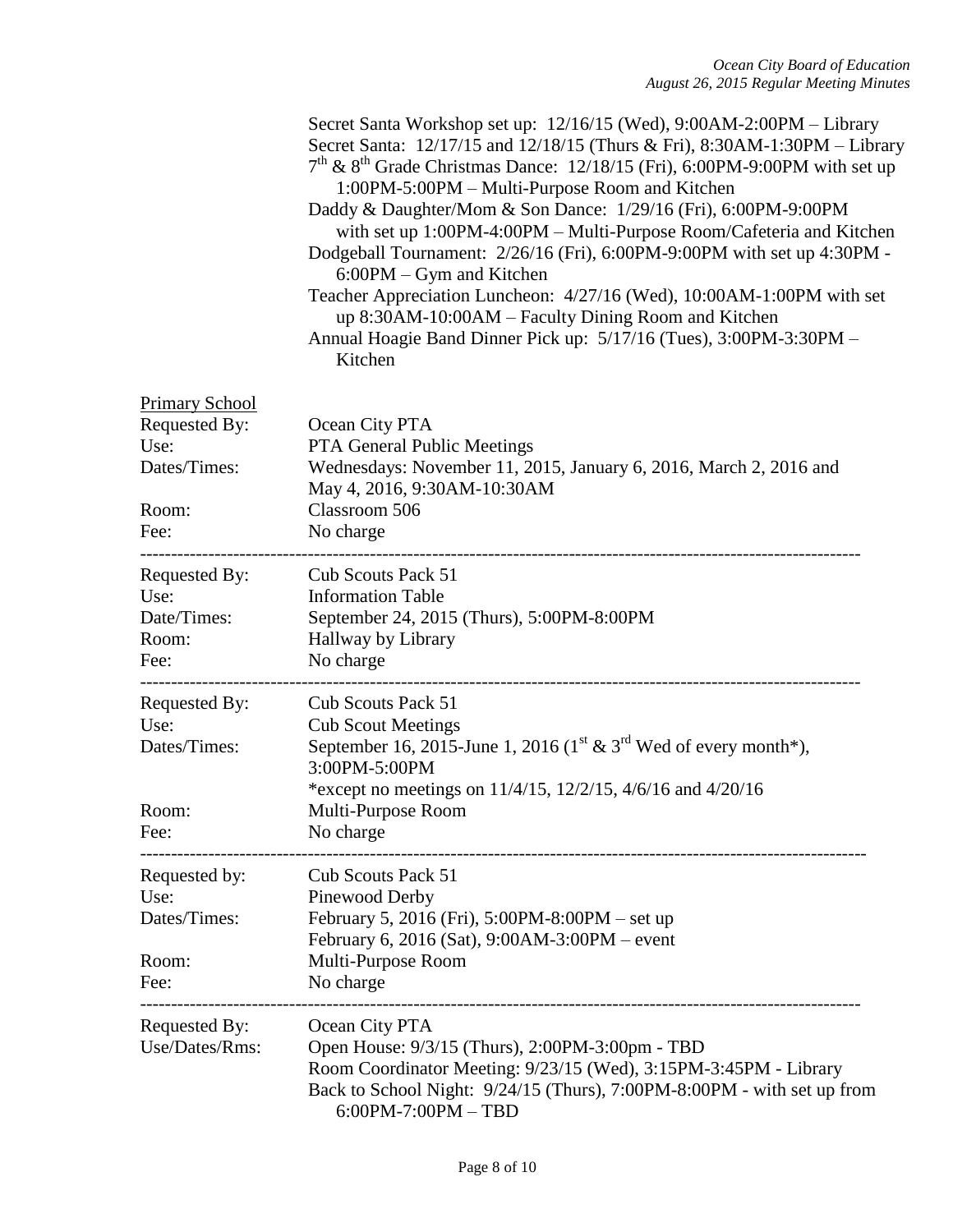Kindergarten Welcome Dinner: 10/1/15 (Thurs), 5:30PM-6:30PM with set up 4:00PM-5:00PM - MPR, Cafeteria and Kitchen Scholastic Book Fair set-up: 10/2/15 (Fri), 1:00PM-3:00PM – Classrooms 506 and 507 Scholastic Book Fair: 10/5/15-10/9/15 (Mon-Fri), 9:00AM-3:00PM - Classrooms 506 and 507 Halloween Craft: 10/23/15 (Fri) 3:00PM-4:00PM, with set up 2:30PM-3:00PM – MPR and Kitchen Shoe Tying Clinics: 11/9/15-11/11/15 (Mon-Wed), 10:00AM-1:00PM – Kindergarten Atrium and outside on playground Thanksgiving Craft: 11/20/15 (Fri), 3:00PM-4:00PM – MPR, Kitchen Secret Santa Workshop set up: 12/11/15 (Fri), 2:30PM-5:00PM - MPR Secret Santa Workshop: 12/14/15 and 12/15/15 (Mon & Tues), 9:00AM-2:30PM - MPR Christmas Craft: 12/18/15 (Fri), 3:00PM-4:00PM with set up 2:00PM-3:00PM – MPR and Kitchen Daddy & Daughter/Mommy & Son Dance: 1/22/16 (Fri), 6:00PM-9:00PM with set up 9:00PM-5:00PM – MPR and Kitchen Valentine Crafts: 2/5/16 (Fri), 3:00PM-4:00PM - MPR and Kitchen Parent Appreciation Breakfast: 2/10/16 (Wed), 7:30AM-8:45AM- MPR, Cafeteria and Kitchen Easter Craft: 3/18/16 (Fri), 3:00PM-4:00PM - MPR and Kitchen Cape May Zoo Visit: 4/8/16 (Fri), 3:00PM-4:00PM – MPR and Kitchen Spring Book Fair set up: 4/8/16 (Fri), 1:00PM-3:00PM – Classrooms 506 & 507 Spring Book Fair: 4/11/16-4/15/16 (Mon-Fri), 9:00AM-3:00PM Teacher Appreciation Lunch: 4/25/16 (Mon), 10:00AM-1:00PM with set up 8:30AM-10:00AM - Classrooms 506 and 507, MPR, Cafeteria, Kitchen and Back of stage End of School Craft: 5/13/16 (Fri), 3:00PM-4:00PM – MPR and Kitchen 3rd Grade Field Day: 6/9/16 (Thurs), 10:00AM-2:00PM – MPR and outside Fee: No charge

## **3. Finance**

N. Donation **(Ocean City Representatives Only)**

The Board accepts a \$100 donation from the Ocean City Gardens Civic Association for the Intermediate School in recognition of their continued support of the bike safety program.

O. Payment Application #5 to 3R Painting and Contracting Corp. (Attachment #3.O) **(Ocean City Representatives Only)** 

The Board approves Payment Application #5 in the amount of \$1,823,873 to 3R Painting and Contracting Corporation for the Primary School Renovations Project as certified by the Board Engineer.

P. Change Order #3 – Primary School Renovations (Attachment #3.P) **(Ocean City Representatives Only)** The Board approves Change Order #3 to 3R Painting and Contracting Corp. for the installation of helical pile structural system at the chiller and generator raised platforms in the amount of \$30,218.